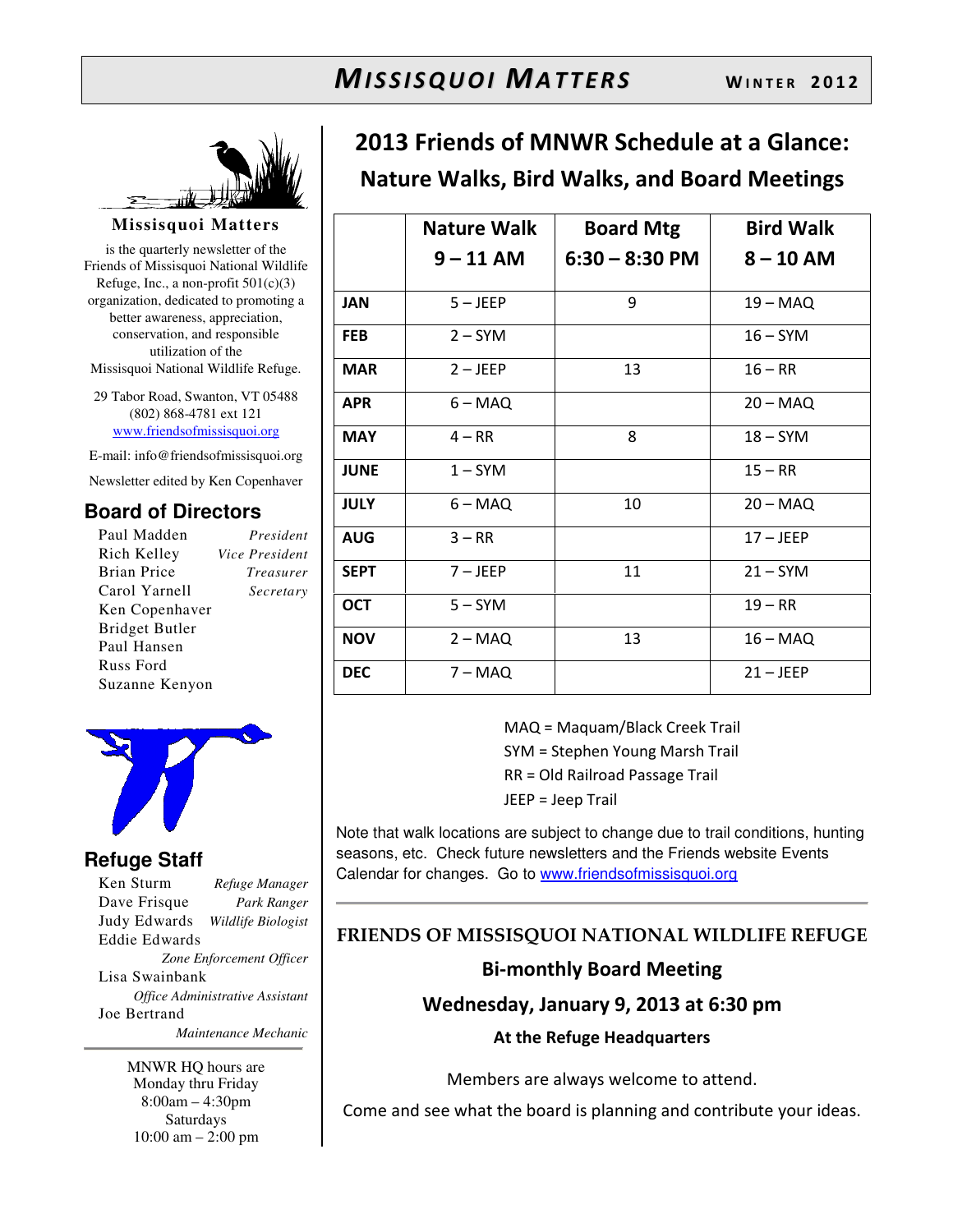## **Manager's Musings: Winter Update 2012**

As fall winds down and early winter approaches, refuge work changes along with the seasons. In many ways that is one of the real benefits of working on a National Wildlife Refuge. Seasonal changes bring different species of wildlife to the refuge or shift the needs of resident species and require refuge priorities to refocus. As these changes occur in nature they are reflected in how people use the refuge as well, which also alters our work priorities on the Refuge. These seasonal changes are often overlooked by people who live and work in areas disconnected from nature. But it's these changes that can be so gratifying when you can take time to notice.

So much of environmental education can be boiled down to ensuring that people just take this time to notice what is going on around them. For many, the changes are limited to the foliage we all appreciate and the flocks of geese that materialize in the sky in September and October. But as you become more tuned in to the natural world, nuances of change become apparent – like seeing the last mourning cloak butterflies still hanging on after all others seem to have disappeared. Or subtle changes in the calls and behavior of woodland birds that are suddenly more muted and often found hanging out in "mobs" rather than spending much of their time alone or in pairs. It is these things that make living through the seasonal change so much richer and also make spending time on a National Wildlife Refuge so much more rewarding.

On the refuge we are moving through the waterfowl season, which is a busy one for us at Missisquoi. Due to the low water conditions

*by Ken Sturm, Refuge Manager, Missisquoi NWR* 

this summer, which exposed much mudflat in our wetlands, we had a bumper wild rice production, a favorite food for our migrating waterfowl. Thanks to some late rain, this valuable food resource has become more accessible to dabbling ducks that rely on the refuge to rest and fatten up before moving south for the winter. Although low water made accessing many of the refuge's hunting blinds challenging this year, many favorable reports have come in over the last month of successful hunts thanks to the abundant waterfowl use of the Refuge. We have received several notes from parents taking their children out to hunt on the refuge for the first time and having a great experience just seeing the multitude of ducks flying overhead.

As winter approaches, the refuge staff spends increasing amounts of time indoors as the cold weather drives many of our migratory birds south and our fields and other habitats go dormant for the winter. This is a time for making sense of the previous field season and planning for the next. We will spend much time evaluating survey data and contemplating the strides we have made in invasive species control and bringing school groups to the refuge. In many ways it's a time to catch our collective breath. But the beauty of Refuge work is that we are always looking towards the next seasonal change as this directs so much of our work. I hope that many of you can experience these subtle changes on the refuge this fall and winter. But I especially hope that you are able to follow up throughout the seasons to see the remarkable changes nature brings to the Missisquoi.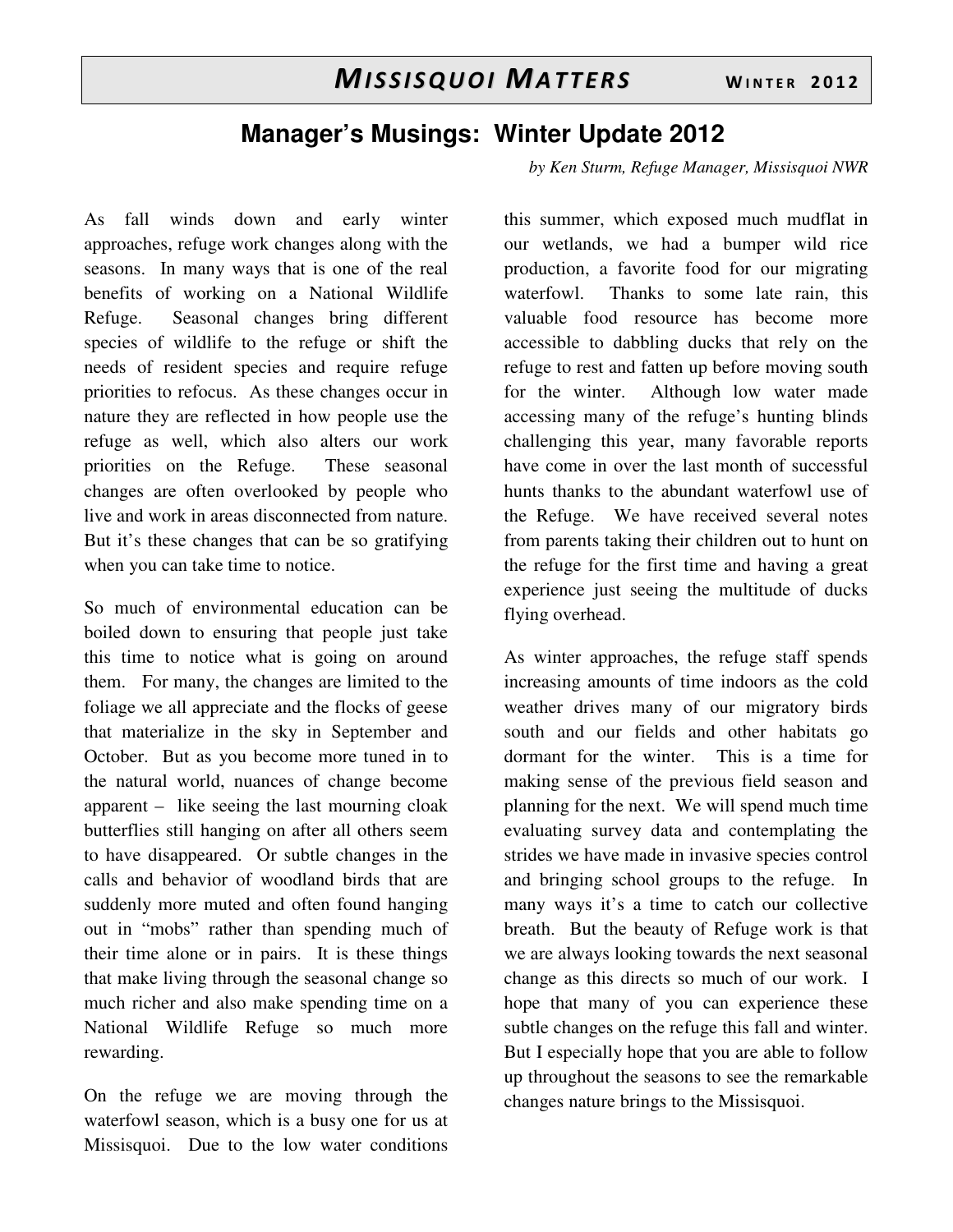## **Flexing Our Mussels at Missisquoi National Wildlife Refuge**

*by Judy Sefchick Edwards. Wildlife Biologist, Missisquoi NWR*

What has a foot but barely moves? What has teeth but doesn't chew? It's the native freshwater mussels that we're surveying and relocating at Missisquoi National Wildlife Refuge. Make no mistake about it—these are NOT your zebra's mussels! With colorful names like "pink heelsplitter, fragile papershell, and giant floater," these native mussels are the "good guys" that spend their lives filtering particles and pollutants out of the water in order to make the Missisquoi River a better place for all!



Pink Heelsplitter

Why move mussels? It all started when staff realized that the refuge's barge (used to transport equipment and supplies across the river) was silted in and couldn't be moved. Before the necessary permits could be approved, and dredging the river to free the barge could begin, surveying and relocating mussels was required. After all, 7 state endangered and threatened mussel species, as well as other native mussels, live in the Missisquoi River. That's all the Missisquoi staff needed to know...without hesitation, we became musselbound!

Realizing that we couldn't do this alone, the refuge enlisted the help of U.S. Fish and Wildlife Service divers from the Ohio River Islands NWR, as well as biologists from the New England Field Office, Champlain Fisheries Office, and Vermont Department of Environmental Conservation. Some were

mussel experts, a few were mussel nerds, and still others, like me, were mussel novices. Brains and brawn, we were all needed—let the mussel mania at Missisquoi begin!



Fragile Papershell

First things first: transects were set up with weighted lines and buoys to depict the sections of river where mussel surveys would occur either within the immediate project area, or in potentially impacted upstream or downstream locations. Then the real fun began. Armed with mesh bags to collect every mussel found, we started the surveys. Expert divers were left to investigate the deep water areas with snorkels and SCUBA gear, while the nerds and novices headed for the shallows.



Giant Floater

I'm used to being in the water—in my uniform and hip boots, or in a kayak, canoe, or motorboat, doing surveys, pulling invasive plants, or doing other work. But this week, I was literally IN the water. Armed with my new "uniform" components of quick dry shirts, shorts and water sandals, I spent the days down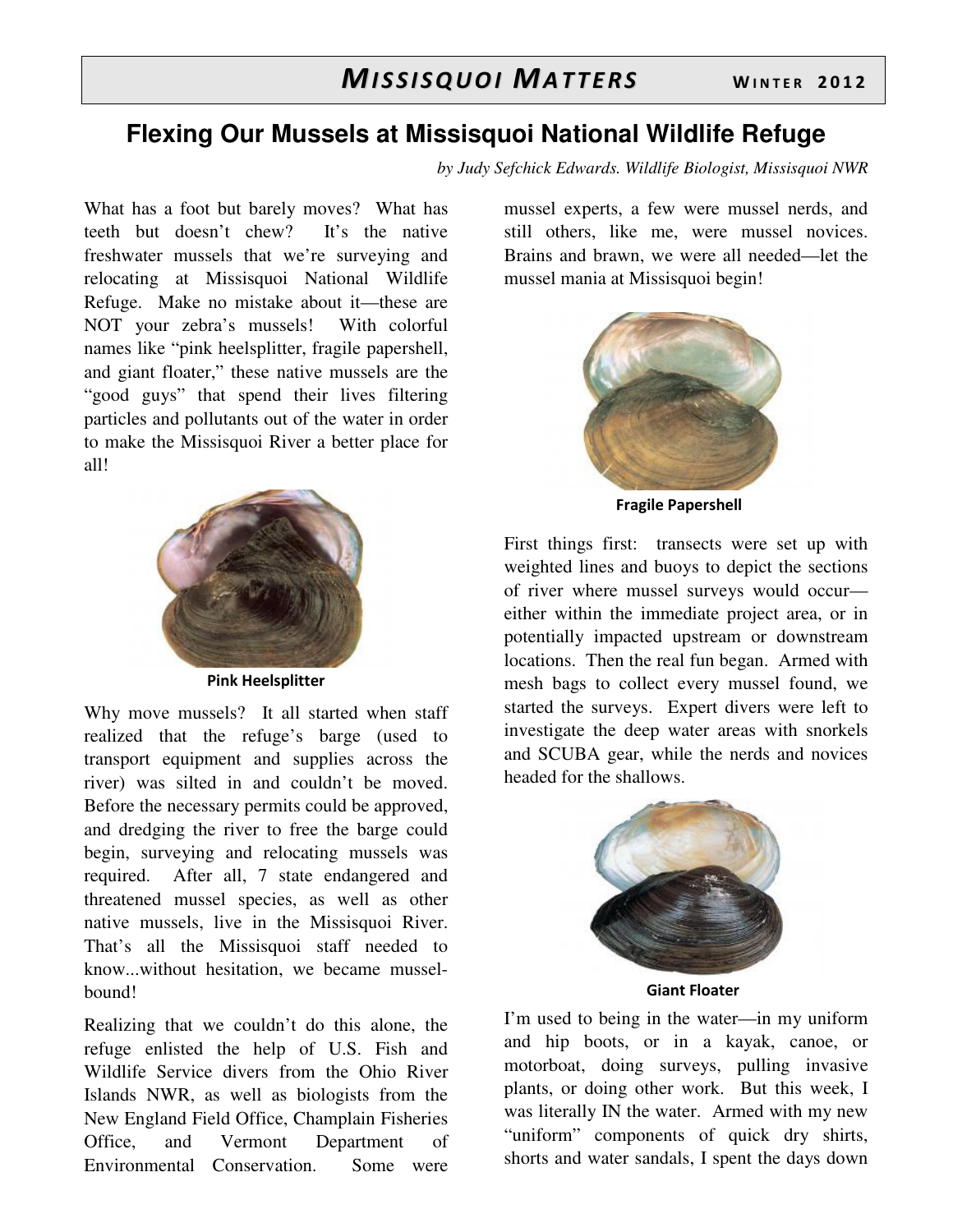on all fours, shoulder-to-shoulder with 5 or 6 others, crawling at a snails' pace to locate any and all mussels. The water was murky, so the only way to find mussels was to blindly reach into the river and slowly feel all around the muddy bottom. I was elated—after all, it's not often that a grown woman has a legitimate excuse to play in the mud all day!

With two divers and a line of mussel seekers that extended from the shoreline to a water depth of about two-and-a-half-feet (or whatever depth would still allow you to breathe), each area was surveyed 3 times to make sure no mussels were missed. Once a survey was completed, we'd take a break from the water, identify each mussel by species, and record its length in millimeters.

Before we could go any further, all threatened and endangered mussels needed to be marked. That way, they could be identified in future surveys, to make sure they were doing well in their new environment. This is where the experts came in again (only this time, they needed tweezers). After all, who knew that carefully placed superglue could be used to affix a tiny, bright green, uniquely numbered, shellfish tag on the lower portion of a mussels' shell without disaster?

Next, it was time for the relocation. We selected an area that had similar river features

and habitat characteristics to the barge site, hoping that the mussels would immediately feel right at home. But this time, we're acting in reverse: now the divers are taking mesh bags filled with mussels to the river bottom and gently placing them one-by-one in the bottom substrate, before saying goodbye and wishing them well.

By the end of the week, a total of 807 mussels were collected, with 392 being from the immediate project area footprint, 297 from the potentially impacted upstream area, and 118 from the downstream area—talk about mussel fatigue! Of the seven different species of mussels found, three (cylindrical papershell, fragile papershell, pocketbook) were state endangered, and one species (giant floater) was state threatened. We're happy to report that forty-nine mussels were tagged, and all mussels were successfully relocated to their new home.

Despite the sun, the rain, and the long hours, this muddy, methodical, and somewhat meditative search for mussels left me wanting for more knowledge about these mysterious and often overlooked creatures. If you'd like more information too, stay tuned for the next edition of Missisquoi Matters!

*TO BE CONTINUED!* 

## Salazar Announces Fee-Free Days at National Parks and Public Lands for 2013

#### *From U.S. Department of the Interior Press Release*

Secretary of the Interior Ken Salazar recently announced dates in 2013 when more than 2,000 national parks, national forests, national wildlife refuges, and other federal lands will offer free admittance to everyone.

"Our national parks, wildlife refuges, forests and other public lands offer every American a place to get outdoors, learn about our nation's history and culture, and restore our spirits," Salazar said. "By providing free admission, we are rolling out the welcome mat for Americans to visit and enjoy these extraordinary treasures that belong to all of us." The continued  $\rightarrow$  Continued  $\rightarrow$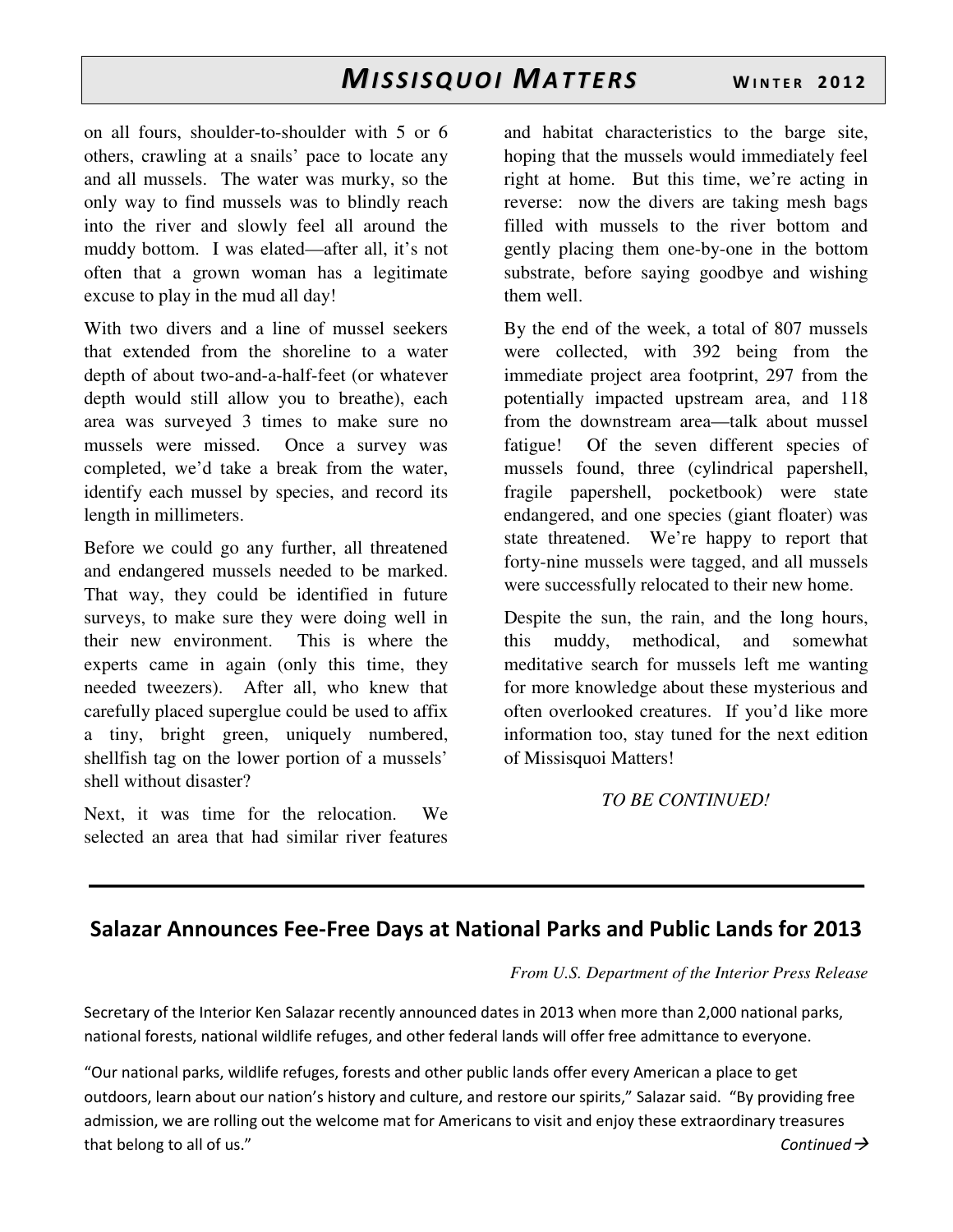Tourism and outdoor recreation tied to public lands are powerful economic engines in communities across the country. Recreation on federal lands provided 440,000 jobs and contributed \$55 billion to the economy in 2009. Each year, over 280 million national park visitors pump \$31 billion into local economies, supporting 258,000 jobs.

"We have a fantastic network of public lands that provides world class recreational opportunities, showcases our nation's rich and diverse history, and features some of the most incredible scenery around," said National Park Service Director Jonathan B. Jarvis. "The fee free days will give both first time and repeat visitors a good reason to spend time exploring these remarkable places."

The 13 Fee Free Days in 2013 include Martin Luther King Jr. Day (Jan. 21), National Public Lands Day (Sept. 28), and Veterans Day Weekend (Nov. 9-11). A full list of dates and participating agencies is listed below. The fee waiver does not cover expanded amenity or user fees for things such as camping, boat launches, transportation, or special tours.

Additionally, active duty military members and their dependents are eligible for a free annual pass that provides entrance to lands managed by the National Park Service, U.S. Fish & Wildlife Service, Bureau of Land Management, Bureau of Reclamation, and the U.S. Forest Service. The America the Beautiful National Parks and Federal Recreational Lands Pass Program also offers a free lifetime pass for people with disabilities, a \$10 lifetime senior pass for those age 62 and over, and a \$80 annual pass for the general public.

| <b>Dates</b>         | Event                          | <b>Participating Agency</b>                                                                                                                             |
|----------------------|--------------------------------|---------------------------------------------------------------------------------------------------------------------------------------------------------|
| January 21           | Martin Luther King Jr. Day     | <b>National Park Service</b><br>Fish & Wildlife Service<br><b>Bureau of Land Management</b><br><b>US Forest Service</b>                                 |
| <b>April 22 - 26</b> | National Park Week             | <b>National Park Service</b>                                                                                                                            |
| June 8               | Great Outdoors Day             | <b>US Forest Service</b>                                                                                                                                |
| <b>August 25</b>     | National Park Service Birthday | <b>National Park Service</b>                                                                                                                            |
| September 28         | National Public Lands Day      | <b>National Park Service</b><br>Fish & Wildlife Service<br><b>Bureau of Land Management</b><br><b>Bureau of Reclamation</b><br><b>US Forest Service</b> |
| October 13           | National Wildlife Refuge Day   | Fish & Wildlife Service                                                                                                                                 |
| November 9 - 11      | Veterans Day weekend           | <b>National Park Service</b><br>Fish & Wildlife Service<br><b>Bureau of Land Management</b><br><b>Bureau of Reclamation</b><br><b>US Forest Service</b> |

Passes are available at the refuge Visitors Center. Some need to be purchased and others are free (access pass).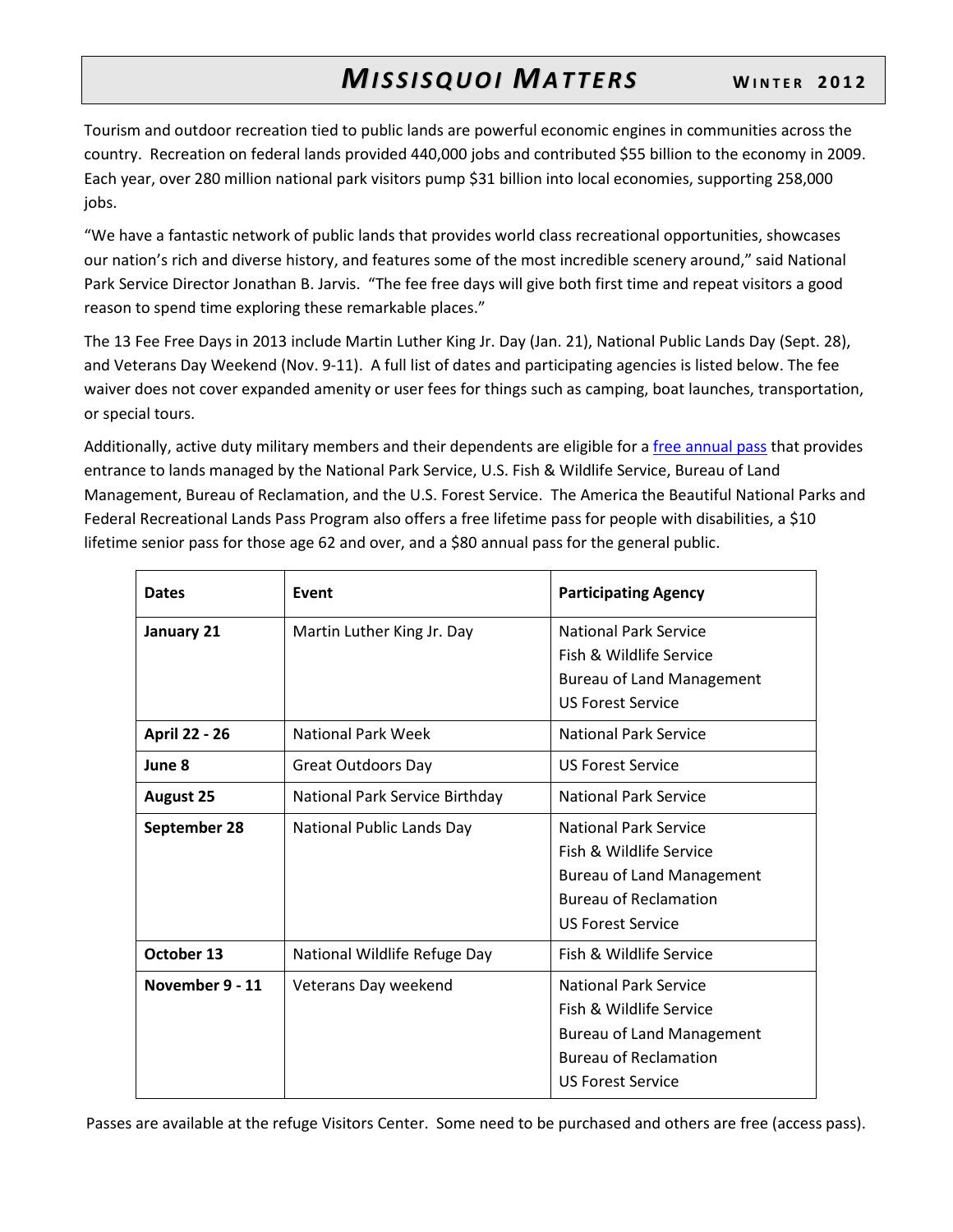

## Winter Activities Schedule at Missisquoi National Wildlife Refuge

29 Tabor Rd. Swanton, VT 05488

#### All programs and tours are free, but registration is required where noted.

#### Monthly Nature/Photography Walks 1  $1<sup>st</sup>$  Saturday of each month, 9:00 am to 11:00 am

Join Friends of Missisquoi NWR board member Joe Belanger for nature walks on various refuge trails, held the first Saturday of each month. Registration is not required. The schedule for the next three months is:

- **December 1: Maquam/Black Creek Trail.** Meet at the parking lot located on Rte 78 approx. 2  $\frac{1}{2}$ miles west of Swanton.
	- January 5: Jeep Trail. Meet at the Louie's Landing boat access area. We will drive in to the trail head at Mac's Bend.
- February 2: Stephen Young Marsh Trail. Meet at the parking lot on Tabor Rd, about a mile past the refuge headquarters and across the road from the marsh.

#### Monthly Bird Monitoring Walks 3 3<sup>rd</sup> Saturday of each month, 8:00 am to 10:00 am

Friends board members Bridget Butler and Ken Copenhaver lead bird monitoring walks year-round on various refuge trails on the third Saturday of each month. The purpose of the walks is to gather long-term data on the presence of birds, their abundance, and changes in populations. Observations will be entered into the Vermont eBird database where data is stored by the Cornell Lab of Ornithology and the National Audubon Society. These walks are appropriate for all levels of birders and provide a wonderful opportunity to learn about birds throughout the seasons. Registration is not required. After 30 months of walks we have recorded 120 species of birds. The schedule for the next three months is:

- December 15: Jeep Trail. Meet at the Louie's Landing boat access area. We will drive in to the trail head at Mac's Bend.
	- **January 19: Maquam/Black Creek Trail.** Meet at the parking lot located on Rte 78 approx. 2  $\frac{1}{2}$ miles west of Swanton.
- February 16: Stephen Young Marsh Trail. Meet at the parking lot on Tabor Rd, about a mile past the refuge headquarters and across the road from the marsh.

## Maquam Bog Walk **To be announced**

A walk in Maquam Bog is being planned for late January or early February, depending on weather and bog conditions. Please check the Friends website Events Calendar for updates at http://www.friendsofmissisquoi.org or contact the refuge at (802) 868-4781.

## Owl Prowl To be announced

One or two Owl Prowls are being planned for late February to mid-March. The walks will start just after dusk. Please check the Friends website Events Calendar for updates at http://www.friendsofmissisquoi.org or contact the refuge at (802) 868-4781.